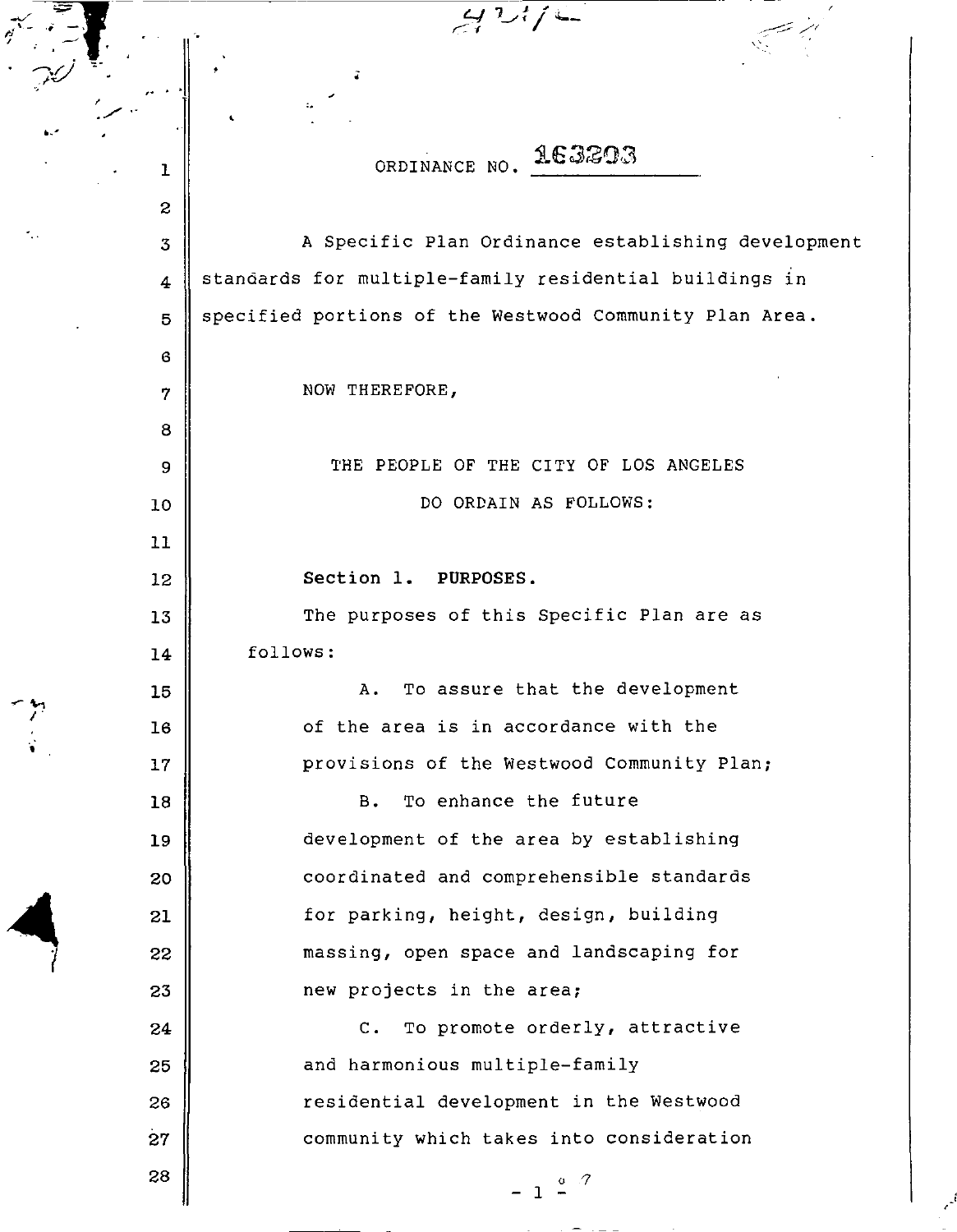1 the architectural character and  $2$   $\parallel$  environmental setting of the community; 3 **D.** To enhance the aesthetic 4 | qualities of multiple-family residential 5 development so that it is more harmonious 6 with adjacent single-family  $\eta$  || neighborhoods; and 8 B. To adequately buffer 9 | Single-family residential uses from 10 || adjacent multiple-family residential 11 development to the greatest extent 12 | feasible. 13 14 Sec. 2. ESTABLISHMENT OF SPECIFIC PLAN. 15 || The City Council hereby establishes the 16 Westwood Community Development Standards 17 || Specific Plan for new multiple-family 18 | residential buildings in the R2, RD, R3, R4, 19 and R5 zones in those portions of the Westwood 20 Community Plan Area shown within the heavy 21 | black lines on the maps in Figures 1 through 7. 22 | The Wilshire Westwood Scenic Corridor  $23$   $\parallel$  Specific Plan area and North Westwood Village  $24$   $\parallel$  Specific Plan area are exempt from the 25 **provisions of this Ordinance.** 26 27 28  $- 2 - \sqrt{2}$ 

**T** 

ŗ,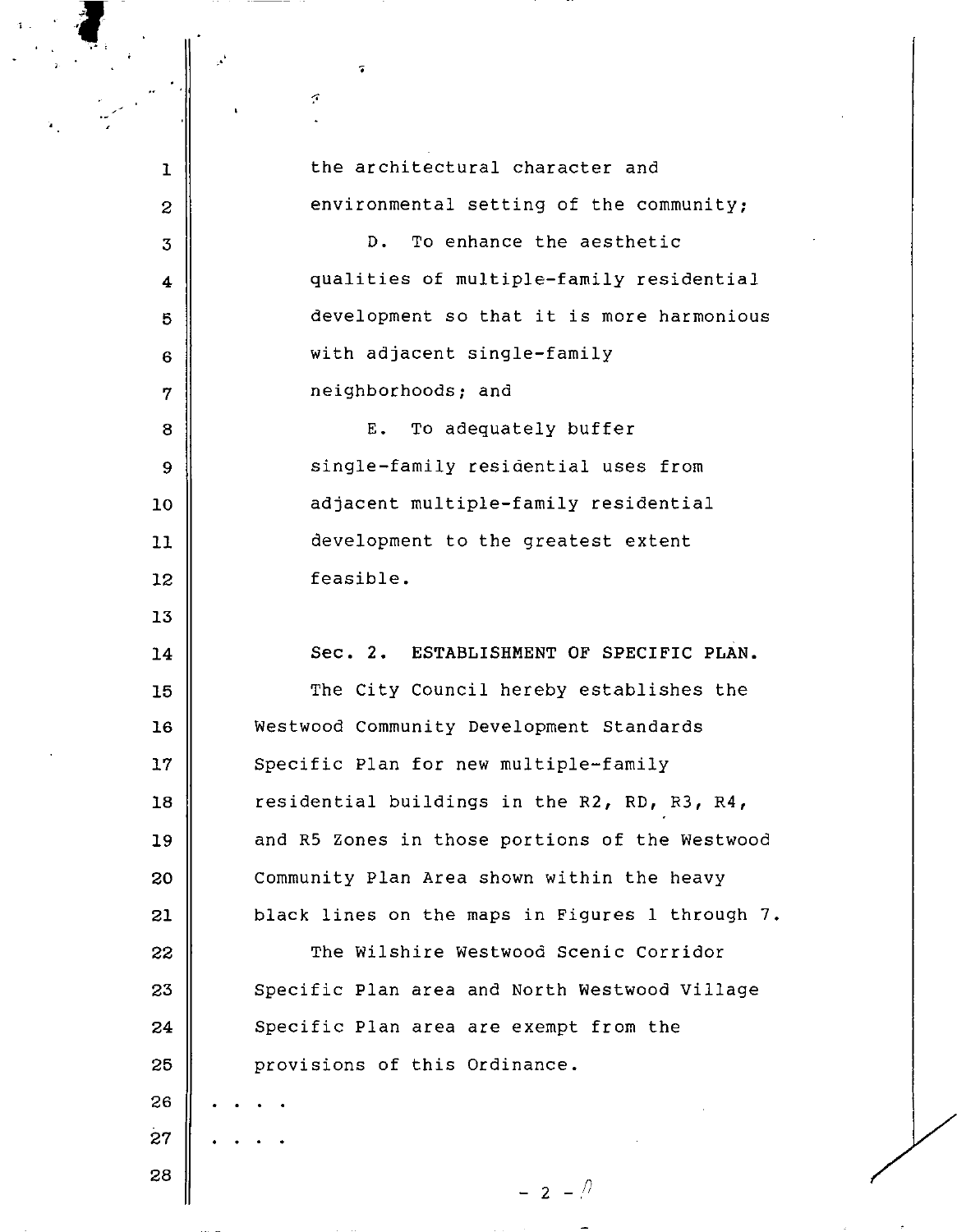

## EAST WESTWOOD VILLAGE

Figure 1.

$$
-3 - \mathbb{R}
$$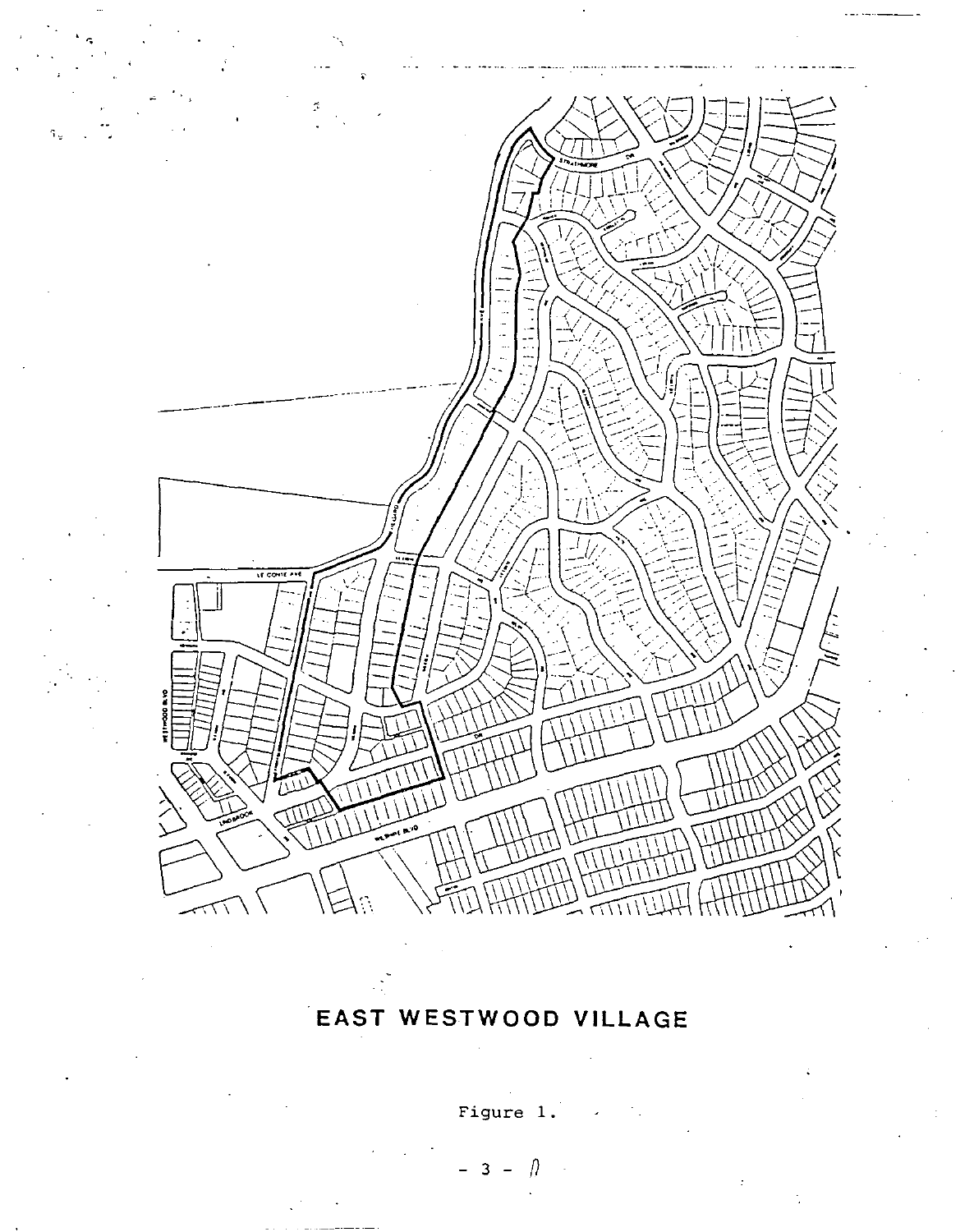

# MULTIPLE FAMILY RESIDENTIAL SOUTH OF WILSHIRE / WEST OF THE MORMON TEMPLE.

Figure 2

**MODELES** CITY PLANE

**CONFERENCE**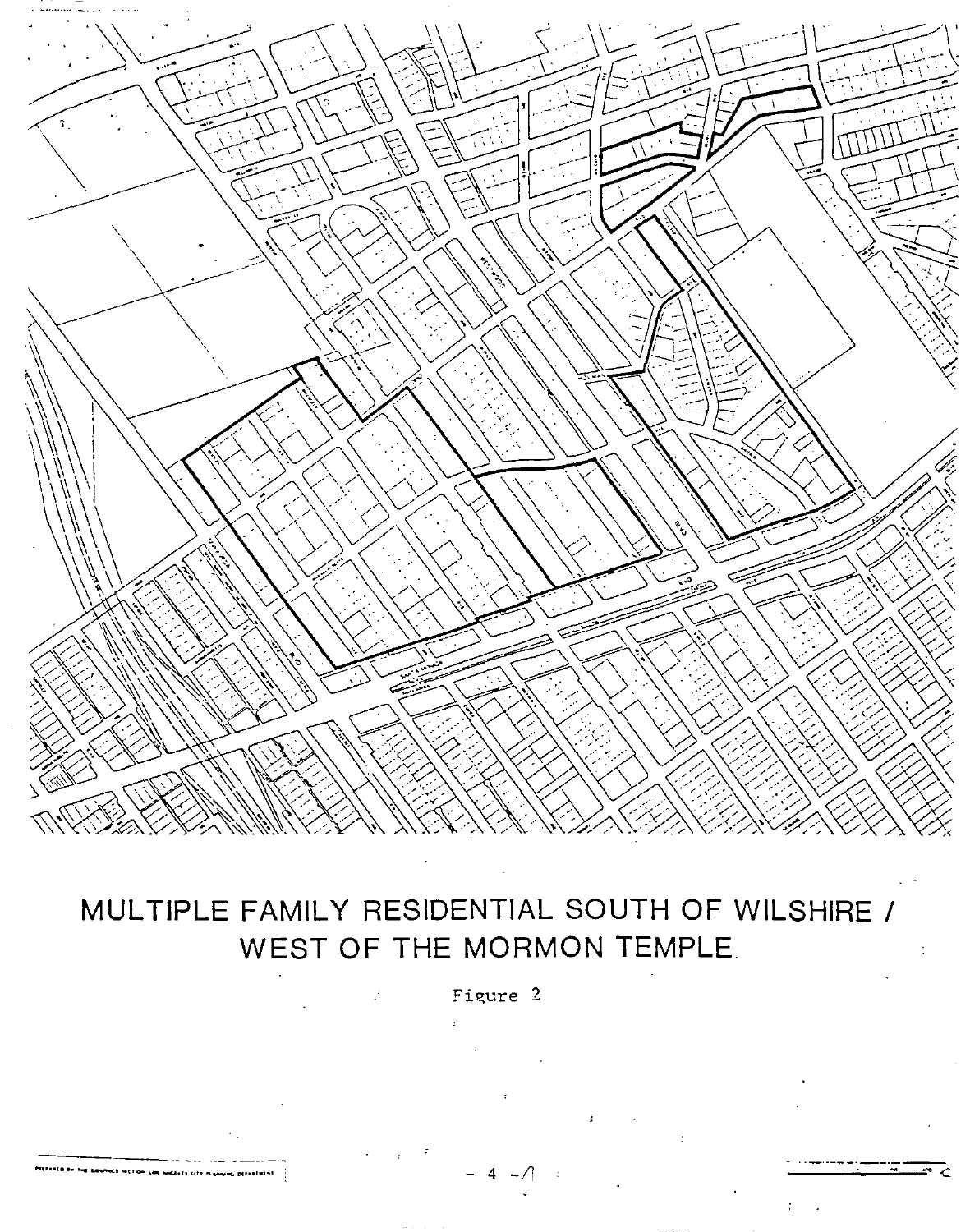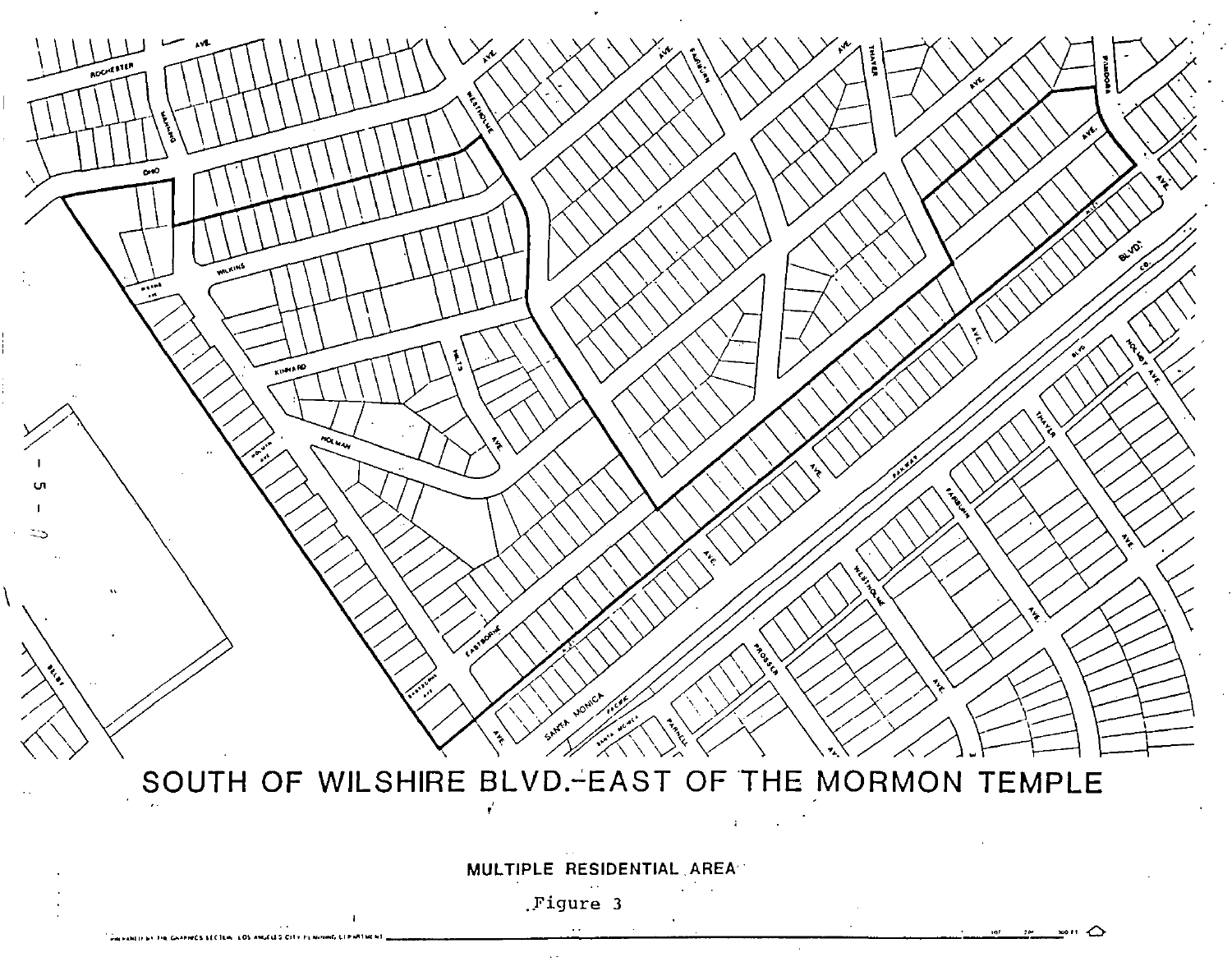

 $\ddot{\phantom{a}}$  $\ddot{\phantom{0}}$ 

#### **ASHTON AVENUE**

### Figure 4

П 6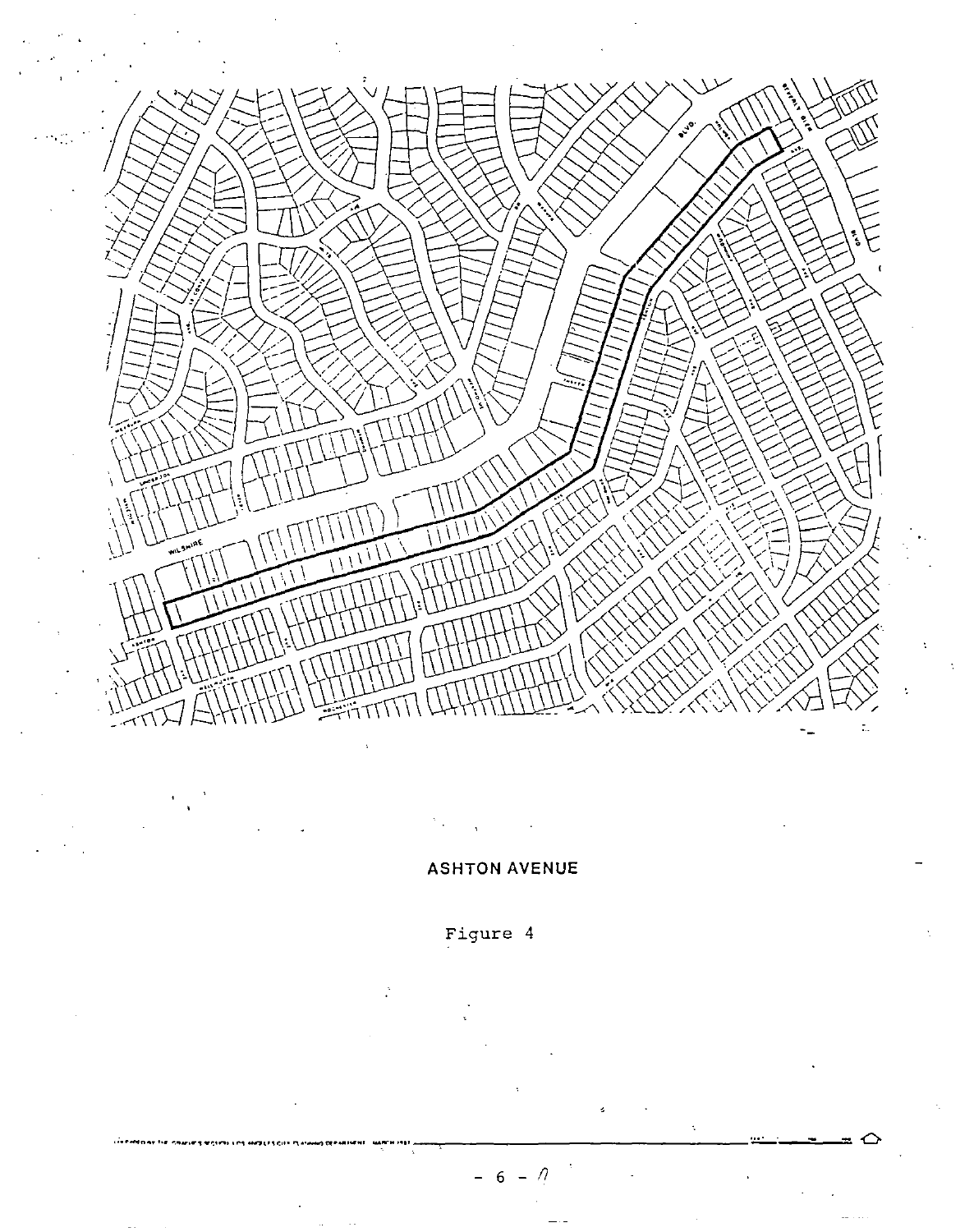

## BEVERLY GLEN BLVD/DEVON/ASHTON AREA

Figure 5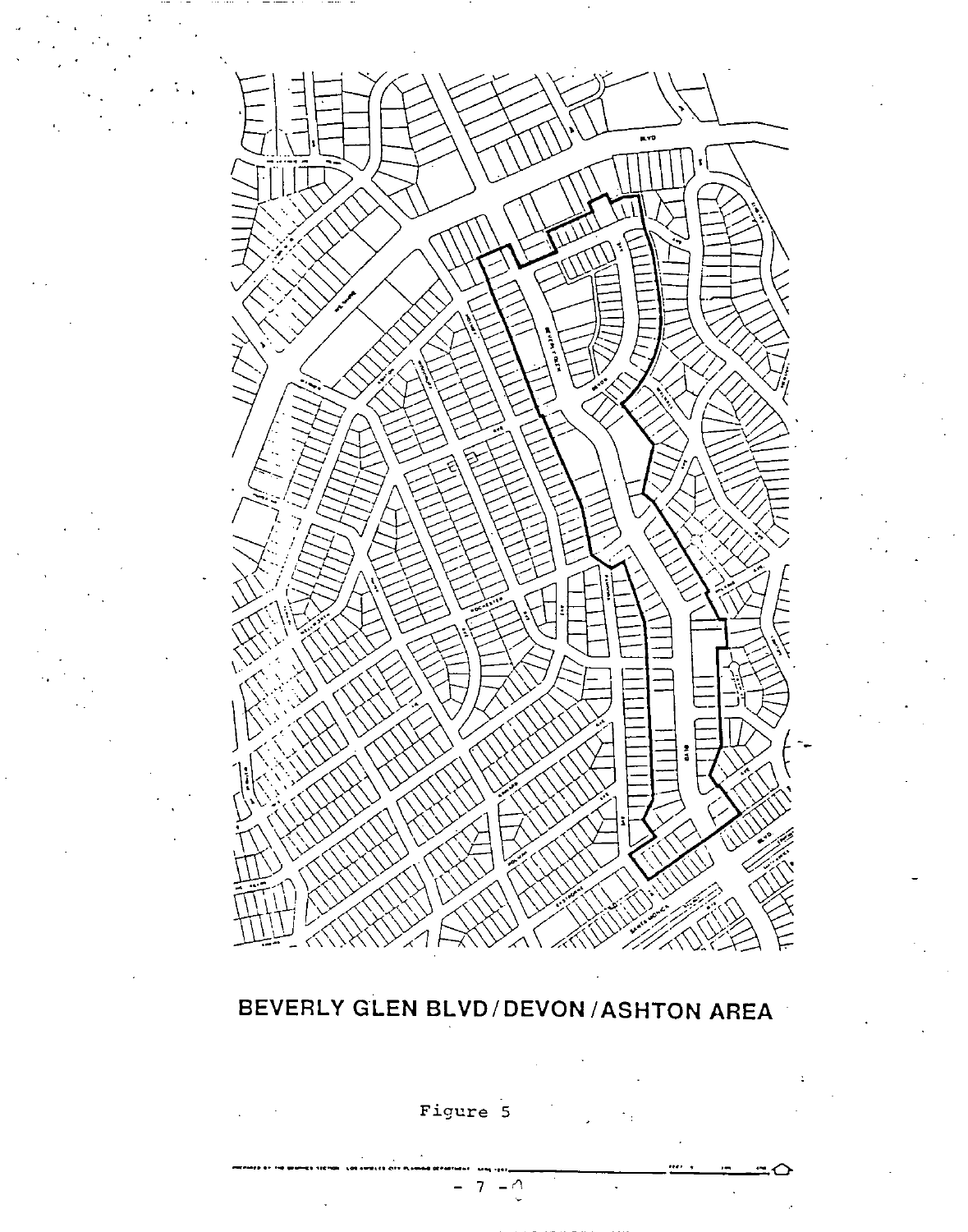

# SEPULVEDA BLVD. & CHURCH LANE

RESIDENTIAL AREA

Figure 6

#### $\Omega$  $-8$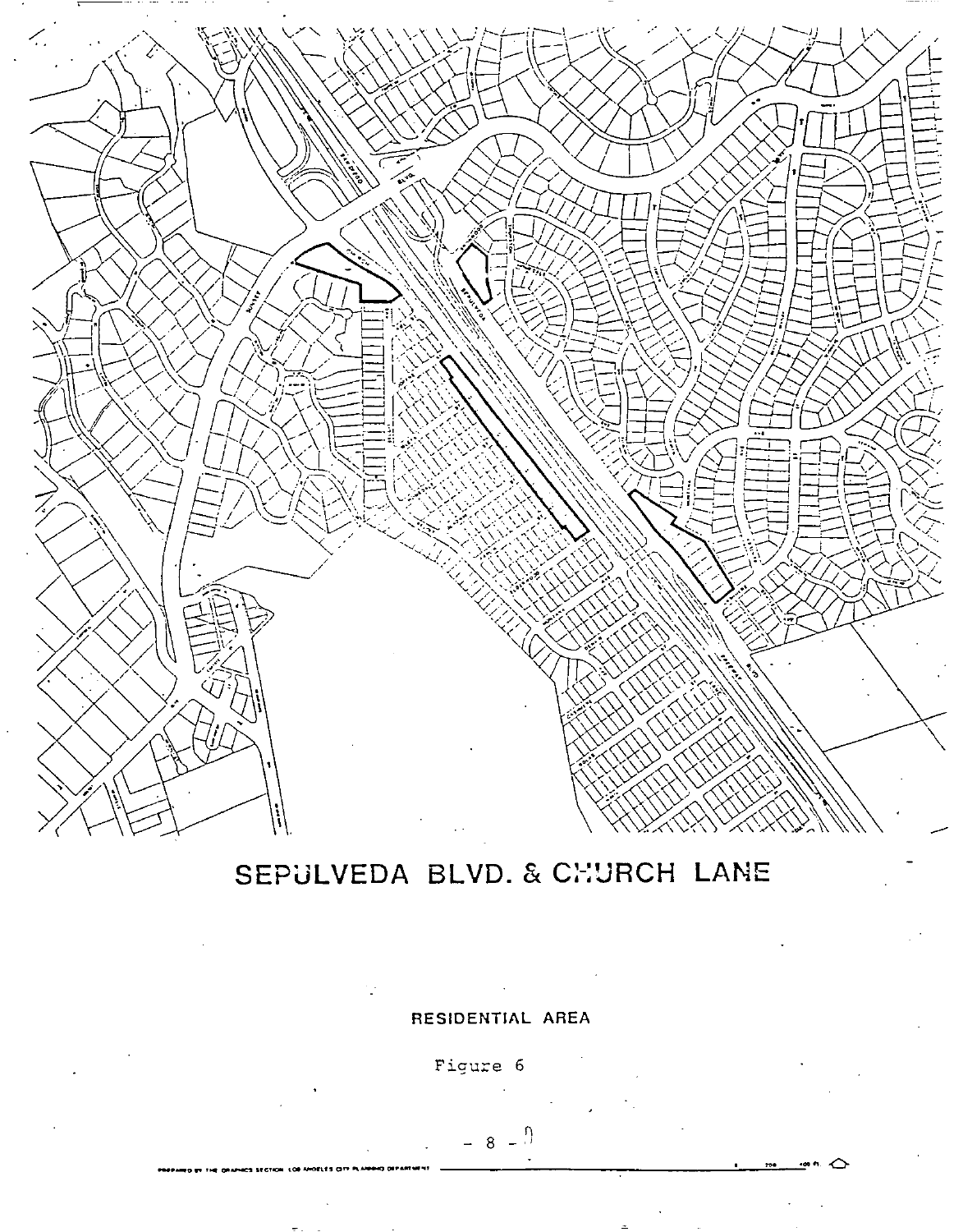

# R4 AREA SOUTH OF WILSHIRE

Figure 7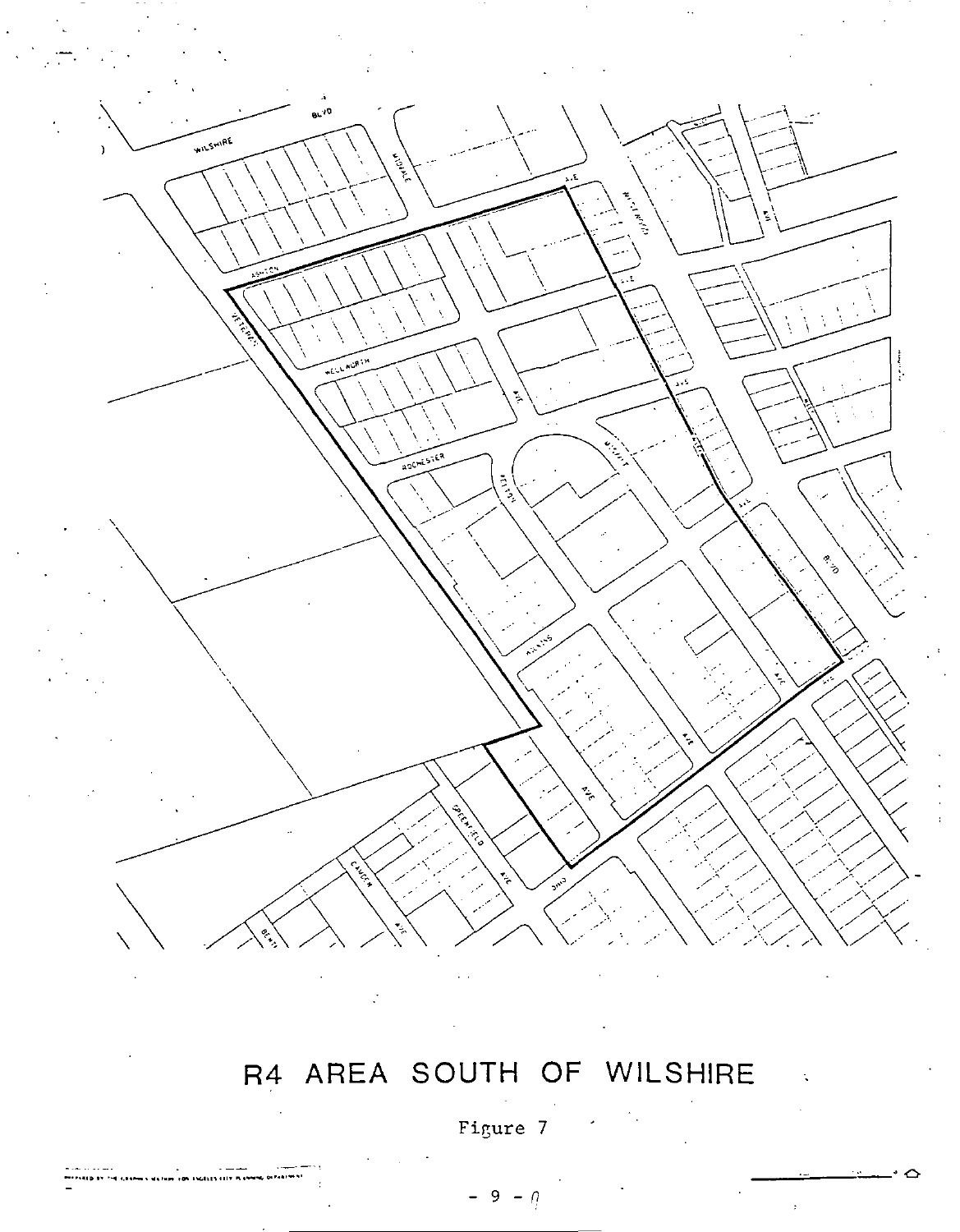1 Sec. 3. RELATIONSHIP TO OTHER PROVISIONS OF THE 2 MUNICIPAL CODE.

3 4 5 6 7 8 9 10  $11$ 12 13 14 15 16 17 18 19 20 21 22 23 24 25 26 27 A. The regulations of this Specific Plan are in addition to those set forth in the planning and zoning provisions of Chapter I of the Los Angeles Municipal Code and any other ordinance and do not convey any rights not otherwise granted under the provisions and procedures contained in that Chapter, except as specifically provided herein. E. Wherever this Specific Plan contains provisions which differ from provisions contained in Chapter I of the Los Angeles Municipal Code, the Specific Plan shall prevail and supersede the applicable provisions of that Code. c. The procedures for the granting of exceptions to the requirements of this Specific Plan are set forth in Section 11.5.7 D of the Los Angeles Municipal Code. An application for an exception from this Specific Plan pursuant to Section 11.5.7 D of the Los Angeles Municipal Code does not require any additional application pursuant to the provisions of Sections 12.24 B of the Los Angeles Municipal Code.

28

 $- 10 -$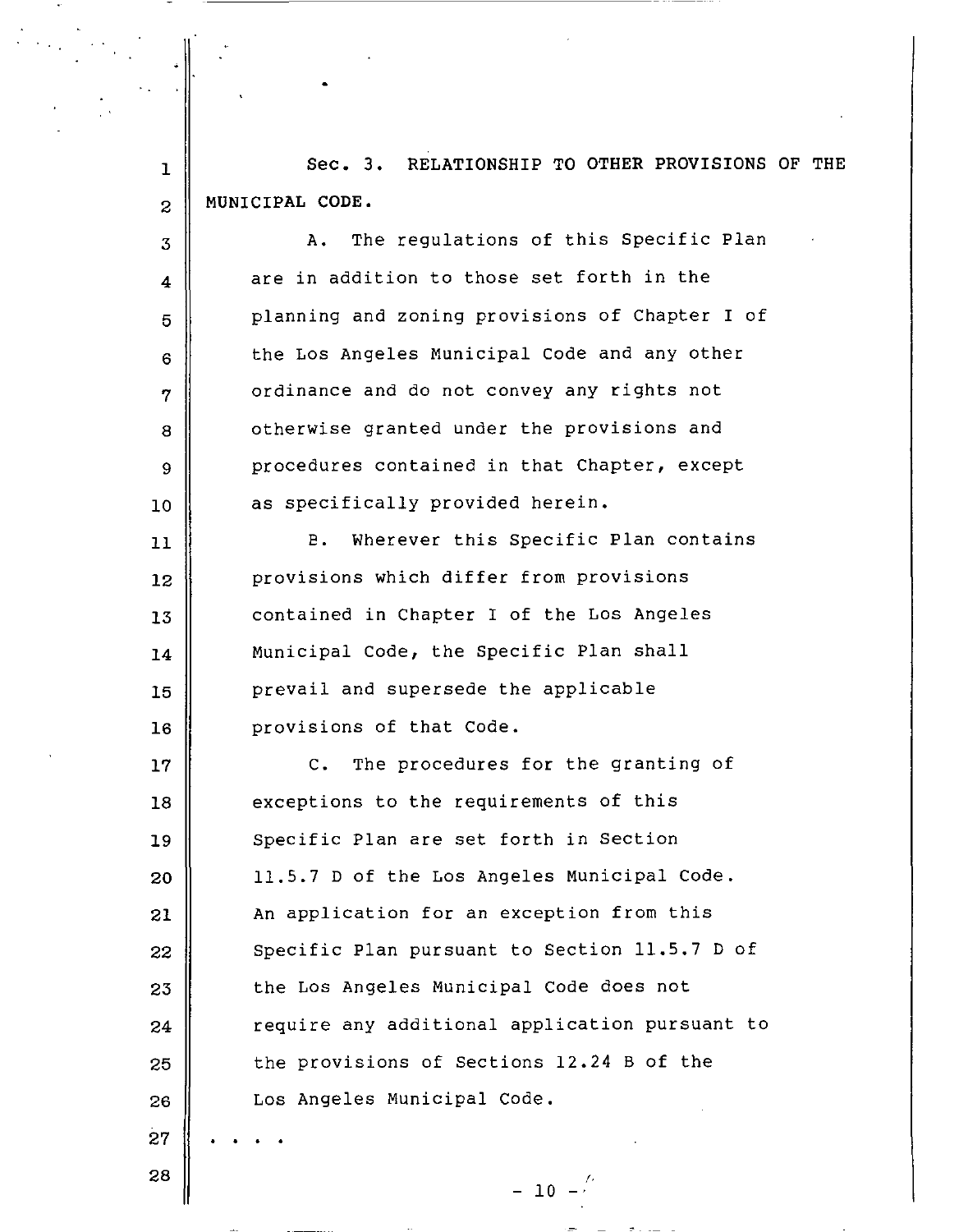**Sec. 4. DEFINITIONS.** 

2 The following words, whenever used in  $3 \parallel$  this ordinance, shall be construed as defined in this Section. Words and phrases not 5 defined herein shall be construed as defined 6 in Section 12.03 of the Los Angeles Municipal | Code, if defined therein.

**OPEN SPACE** - An area open from the  $9 \parallel$  ground to the sky, which is free of buildings, 10 structures, storage areas, surface parking for 11 automobiles or trucks, or other improvements, **but may include walkways or outdoor c**recreational areas (i.e., swimming pools, barbeque and picnic areas, areas devoted to 15 || sports, games and hobbies, fountains, ponds, benches and other similar amenities). 17 | Allowable projections as specified in Section 12.22 C 20 of the Los Angeles Municipal Code are permitted.

**PROJECT** - The erection, construction of or addition to any residential building or structure, or the alteration of any such  $\parallel$  buildings or structure which increases the **h**eight, floor area, number of dwelling units **Quart** or number of quest rooms.

- 11 - 4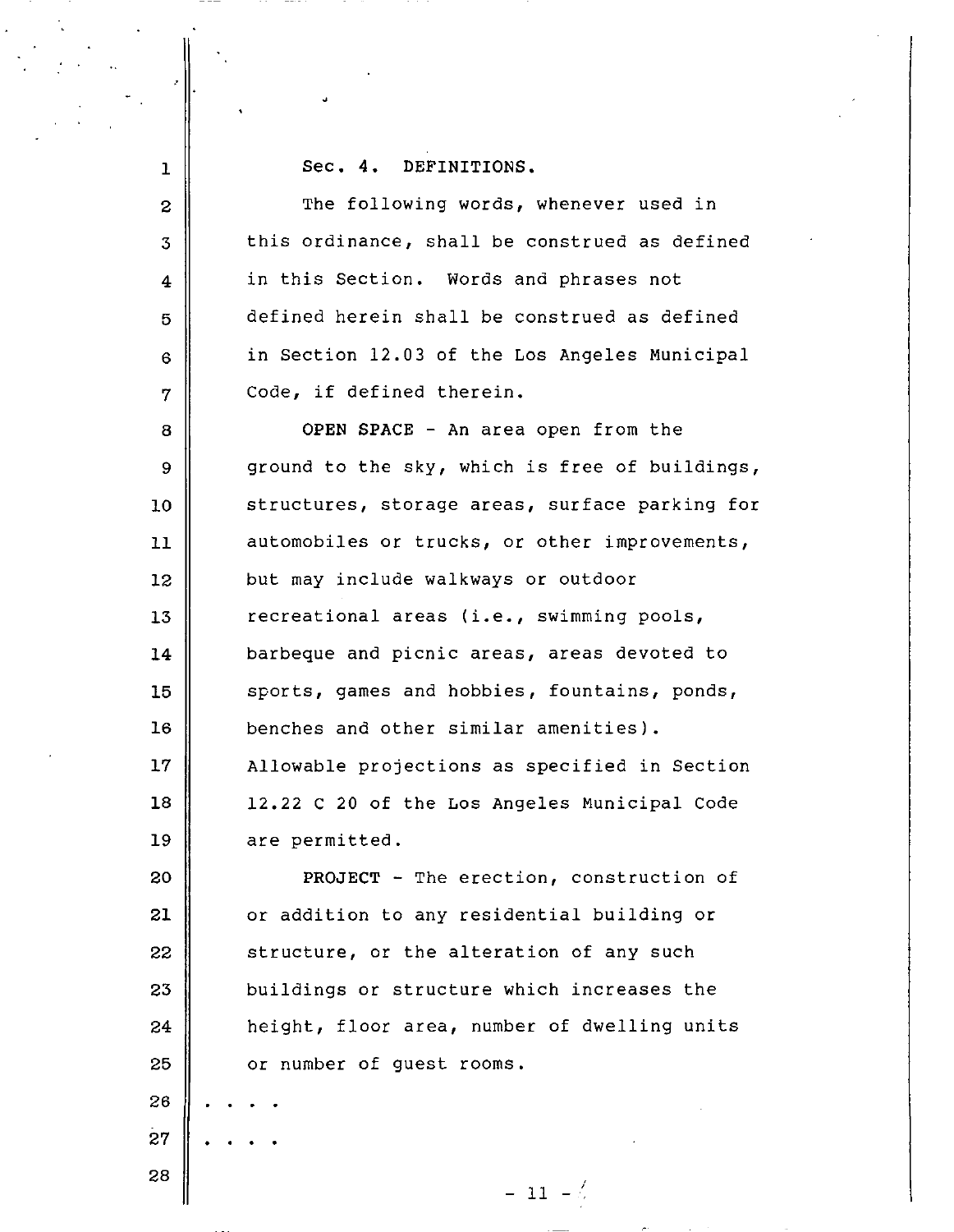1 | SUBTERRANEAN GARAGE - A garage for the 2 **parking of automobiles and other vehicles**  $3$  || beneath a building and designed such that the 4 ceiling of the uppermost parking level will  $5$   $\parallel$  not extend above the adjacent existing natural  $6 \parallel$  grade.

Sec. 5. LAND USE REGULATIONS.

A. BUILDING HEIGHT - Projects which 10 || immediately abut an R1 or more restrictive 11 zone shall meet the following height 12 restrictions:

 $13$  ||  $1.$  If the average height of the 14 | single-family houses within 100 feet of  $15$  the subject property is between 34 and 45  $16$   $\parallel$  feet, the building height shall be 17 | limited to a maximum of 45 feet in height.

 ||  $2.$  If the average height of the 19 | Single-family houses within 100 feet of  $\parallel$  the subject property is less than 34  $\parallel$  feet, the building height shall be |  $\vert$  1imited to a maximum of 33 feet in height.

  $\parallel$  3. EXCEPTION - When the highest existing elevation of the land of the **abutting property in the Rl Zone or a ||** more restrictive zone exceeds the lowest 27 grade of a multiple-dwelling zoned

 $- 12 - <sup>0</sup>$ 

28

7

8

9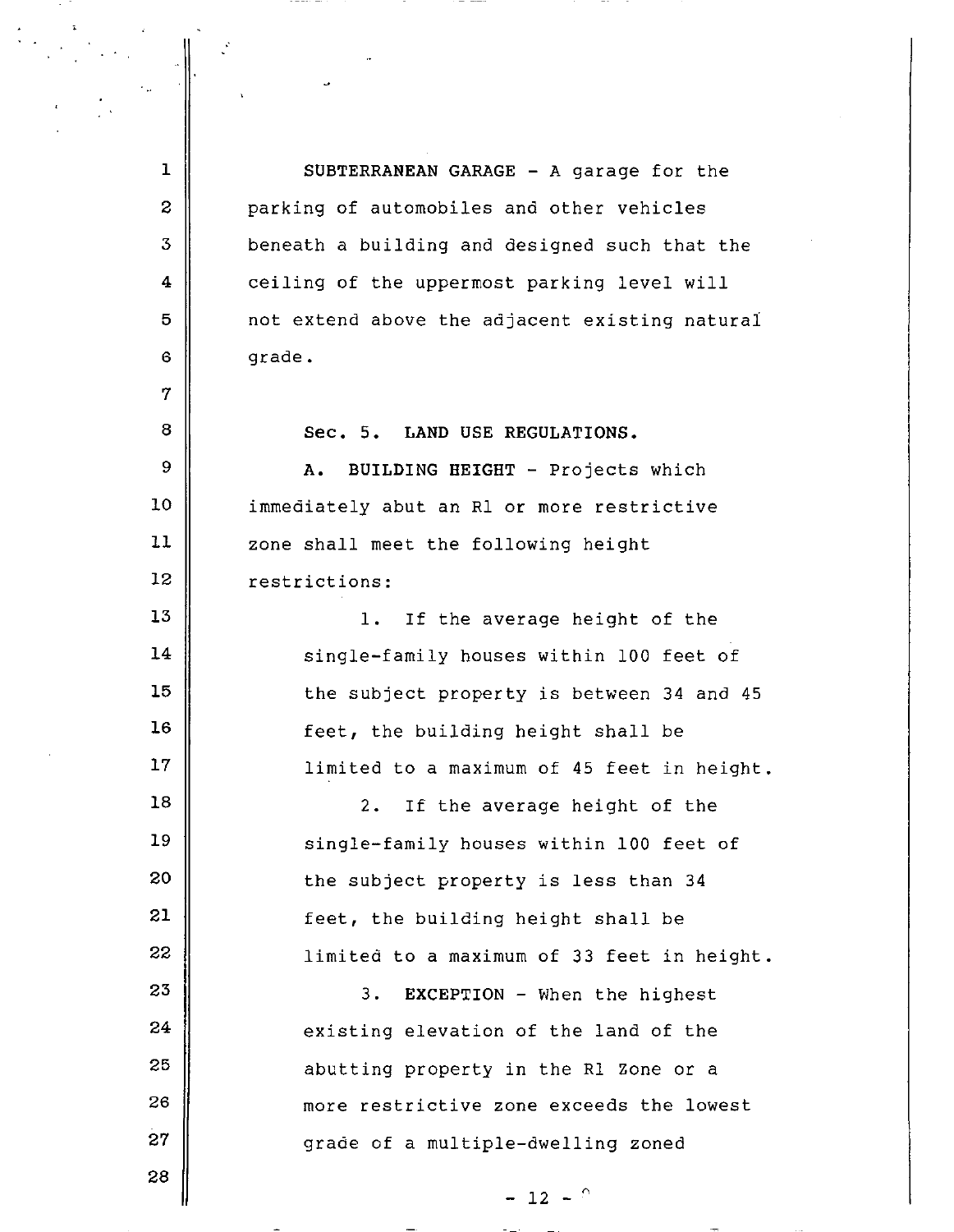| 1                | property by more than five feet, a            |
|------------------|-----------------------------------------------|
| $\boldsymbol{z}$ | building or structure on the                  |
| 3                | multiple-dwelling zoned property may          |
| 4                | exceed the height specified in paragraphs     |
| 5                | 1 and 2 by the number of feet represented     |
| 6                | by the difference between such grade and      |
| 7                | elevation. However, at no point shall         |
| 8                | the roof of the multiple-family structure     |
| 9                | exceed a height of 45 feet as measured        |
| 10               | from the grade immediately adjacent           |
| 11               | thereto, and no portion of the structure      |
| 12               | shall exceed 33 feet above the lowest         |
| 13               | point of the property line contiguous to      |
| 14               | the R1 or more restrictive zone.              |
| 15               | PARKING STANDARDS - No building or<br>в.      |
| 16               | structure shall be erected or enlarged unless |
| 17               | the following parking spaces are provided and |
| 18               | maintained:                                   |
| 19               | At least 2 1/4 parking spaces<br>$1$ .        |
| 20               | for each dwelling unit containing four        |
| 21               | habitable rooms or less.<br>One additional    |
| 22               | parking space shall be provided for           |
| 23               | dwelling units with more than four            |
| 24               | habitable rooms.                              |
| 25               |                                               |
| 26               |                                               |
| 27               |                                               |
| 28               | $-13$                                         |
|                  |                                               |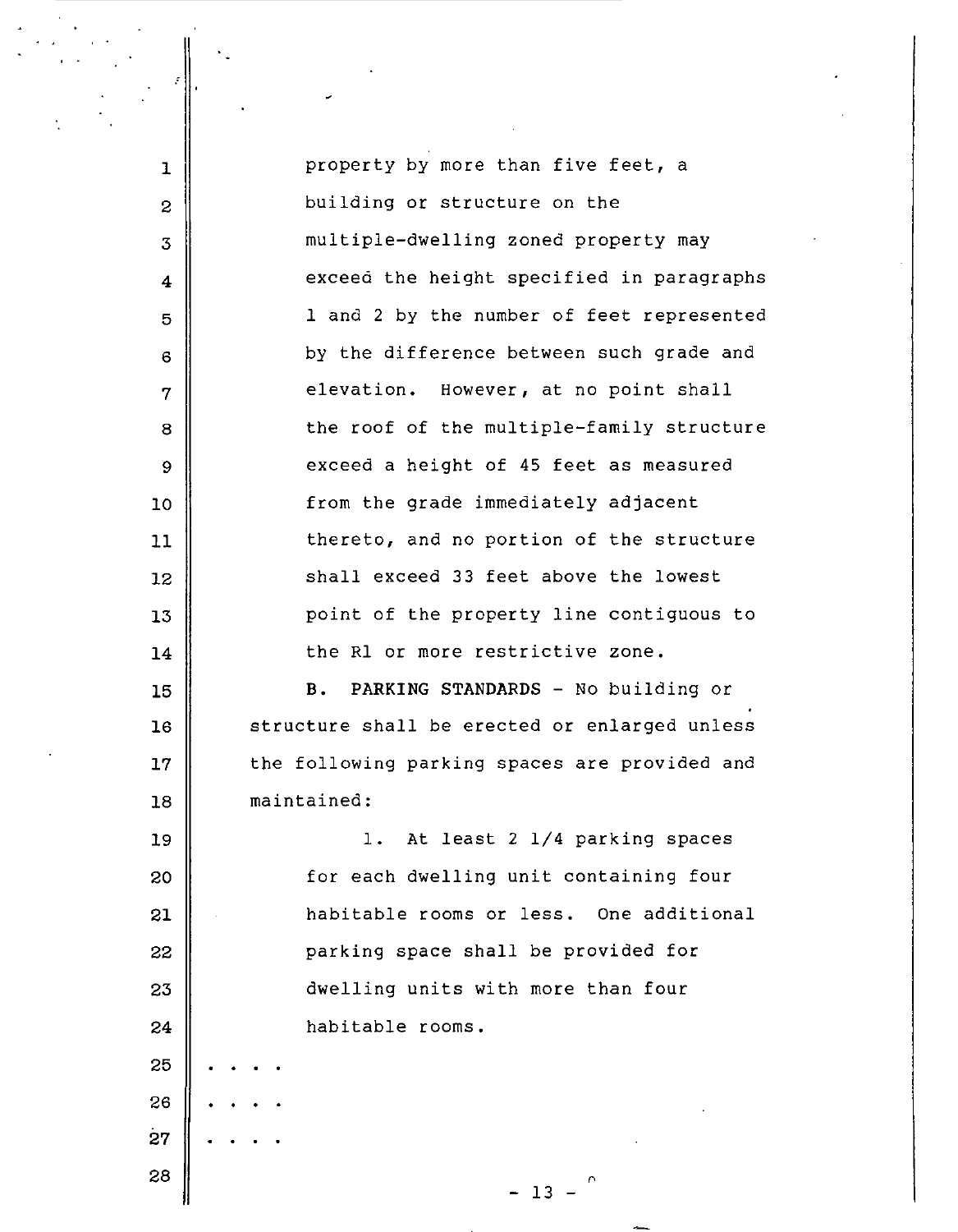| ı               | At least 1 1/4 parking spaces<br>2.         |
|-----------------|---------------------------------------------|
| $\mathbf{z}$    | for each guest room or efficiency           |
| 3               | dwelling unit.                              |
| 4               | 3. Of the parking spaces required,          |
| 5               | guest parking shall be provided at a        |
| 6               | ratio of 1/4 space for every dwelling       |
| 7               | unit, guest room, or efficiency dwelling    |
| 8               | unit. Guest parking shall be clearly        |
| 9               | identified.                                 |
| 10              |                                             |
| 11              | Sec. 6. DESIGN STANDARDS.                   |
| 12              | OPEN SPACE.<br>А.                           |
| 13              | 1. Projects in the zones specified          |
| 14              | below shall provide the minimum amount of   |
| 15              | open space per dwelling unit, as follows:   |
| 16              | OPEN SPACE PER DWELLING UNIT<br>ZONE        |
| 17 <sub>2</sub> | 50 square feet<br>R5                        |
| 18              | 100 square feet<br>R <sub>4</sub>           |
| 19              | 200 square feet<br>R3                       |
| 20              | 350 square feet<br>R2, RD                   |
| 21              | A minimum of 50 square feet of<br>$2 \cdot$ |
| 22              | open space shall be provided for each       |
| 23              | quest room.                                 |
| 24              | The required open space area<br>3.          |
| 25              | shall be on the ground level, except that   |
| 26              | one fourth of the required space may be     |
| 27              | located above the ground level. A           |
| 28              | $\eta$<br>$-14 -$                           |
|                 |                                             |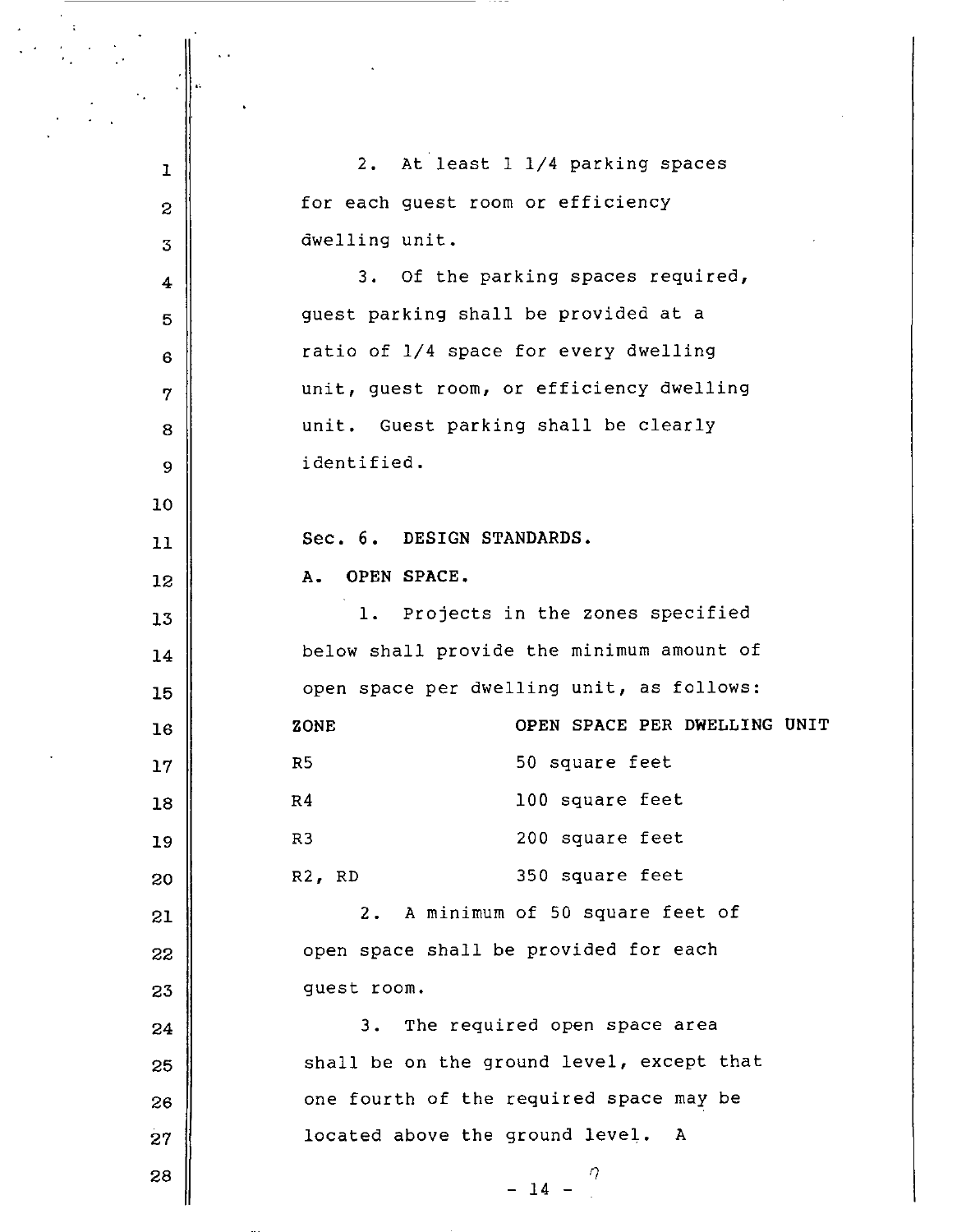**1**  2 3 4 5 6 7 8 9 10 11 12 13 14 15 16 17 18 19 20 21 22 23 24 25 26 . . . minimum of 50 percent of the open space must be landscaped. 4. Projects with stories above the first habitable level, which are set back at least 10 feet in depth from the level immediately below it, may include these setback areas toward the open space requirement, provided 40 percent of such setback area is landscaped. 5. Paved areas shall consist of the following materials: stamped concrete, tile and/or brick pavers. 6. Required yard areas shall not be included as part of the required open space area, except that 50 percent of the front and/or rear yards may be included as a portion of the required open space area, provided such yard area is landscaped. B. **WALKWAYS.**  1. Any project which is built on one or more lots with a width of 150 feet or more, shall have a walkway which is a minimum of 10 feet in width for every 50 feet of lot width. Required walkway areas may be combined.

 $-15 - 7$ 

28

27 .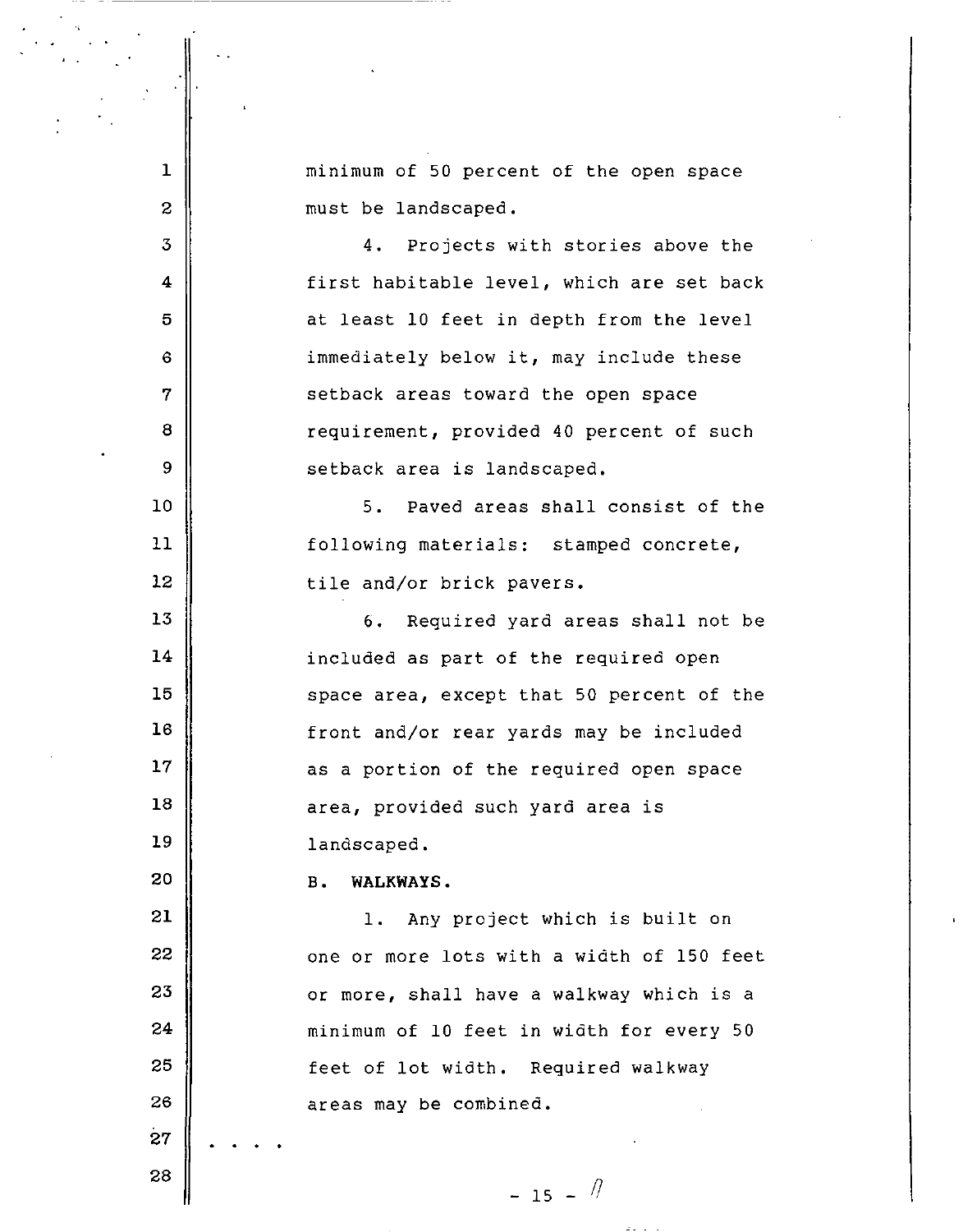**1**  2 3 **4**  5 6 7 8 9 10 2. At a minimum, walkways shall extend from the front property line for 50 feet or to the midpoint of the lot, whichever is less. The paved portions of walkways shall not exceed 40 percent and the remaining area must be landscaped. Paved areas shall consist of the following materials : stamped concrete, tile and/or brick pavers. 3. Walkway areas may be included as 11 **part of the open space requirements** 12 except for that portion which is within a 13 || required side yard. 14 C. BUILDING SETBACKS. 15 Multi-story projects which are directly **16** across the street and within 200 feet of an Rl 17 | or more restrictive zone, shall provide 18 **additional setback areas on the front** 19 **b** elevation of the property. Setback  $20$   $\parallel$  requirements shall be as follows: 21 1. All levels above the first 22 **habitable level shall be set back a** 23 **decia is a minimum of ten feet from the level** 24 immediately below it. 25 || 2. Forty percent of the setback 26 27 28 areas must be landscaped.  $- 16 - \frac{7}{2}$ 

.•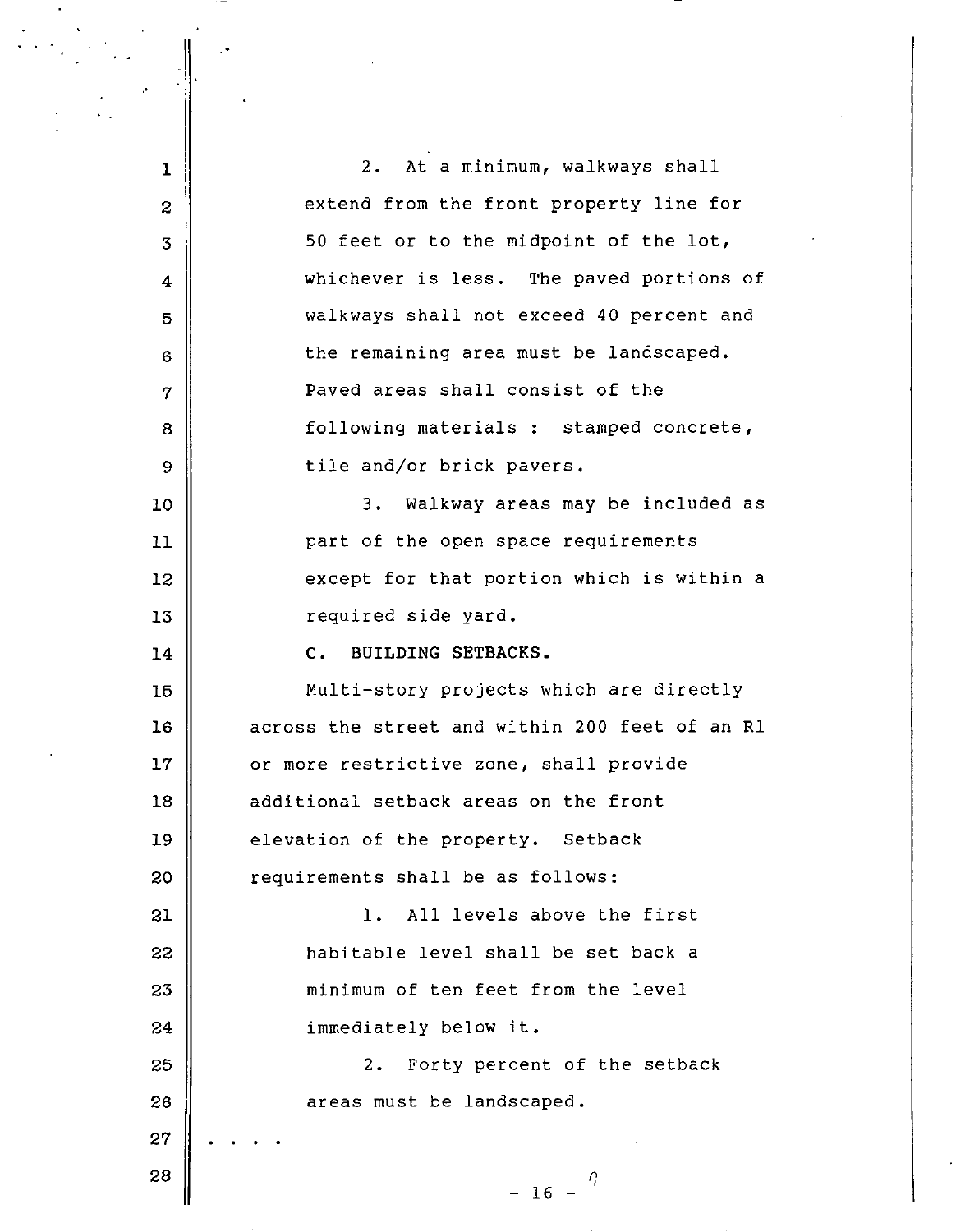1 || 3. Projects which are directly across  $2 \parallel$  the street and within 200 feet of the 3 University of California at Los Angeles 4 **4** campus are exempt from the requirements set 5 forth in this Subsection. 6 4. The setbacks set forth in this 7 || subsection are not required if the height 8 || cf the building or structure as defined in 9 Section 12.30 of the Los Angeles Municipal 10 || Code is 33 feet or less. 11 D. GARAGE. 12 | Only one level of a parking garage shall be 13  $\parallel$  permitted above the natural existing grade, up  $14$   $\parallel$  to a maximum of seven feet in height, measured 15 | to the floor elevation of the level immediately 16 || above the parking garage. All other levels of  $17$   $\parallel$  parking must be in a subterranean garage. Any  $18$   $\parallel$  portion of the parking garage above grade shall 19 | be mechanically ventilated and enclosed except  $20$   $\parallel$  for the driveway. 21 | E. YARD REQUIREMENTS.  $22$  ||  $1.$  A minimum of 50 percent of each of  $23$   $\parallel$  the required front, rear and side yards  $24$   $\parallel$  shall be landscaped. 25 26 27 28 2. Projects which immediately abut an Rl or more restrictive zone on the rear property line shall have a rear yard of at I'

- 17 -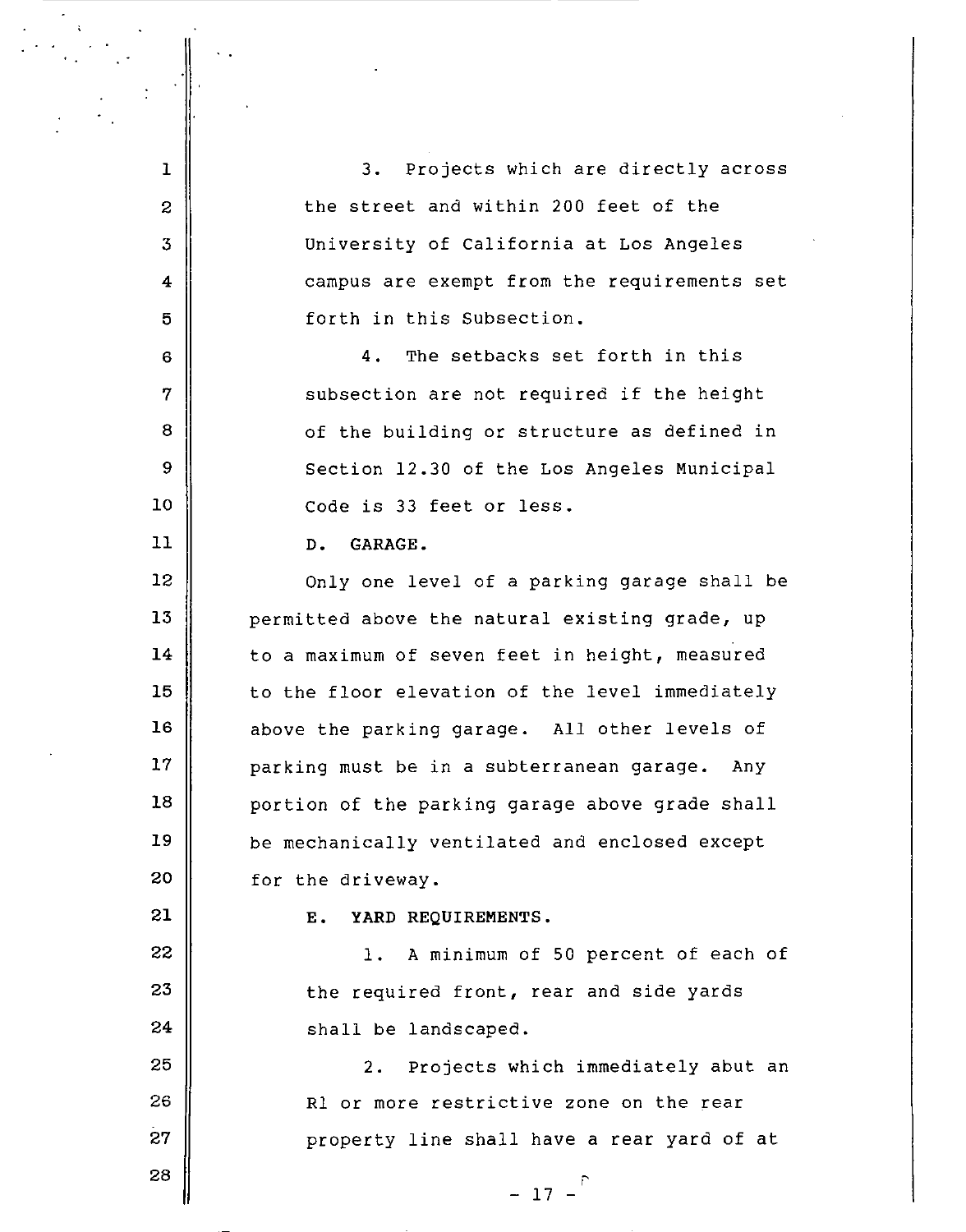1 2 least 20 feet in depth. 3. Projects which immediately abut an 3 Rl or more restrictive zone on the side 4 property line shall have a side yard of at 5 least 10 feet in width. 6 BUFFER. 7 | Projects which immediately abut an R1 or 8 more restrictive zone shall have and maintain an 9 | 8-foot-high split-face decorative masonry wall. 10 The wall shall have a top cap and have the split 11 | face facing the single-family residence. For 12 every 4 linear feet of wall, one 15 gallon tree 13 || shall be planted at the edge of the wall. 14 G. SCREENING. 15 || Any structure on the roof, such as air  $16$   $\parallel$  conditioning units, antennae, and other 17 equipment, except solar panels, shall be fully 18 | screened from view from any adjacent properties,  $19$  as seen from the grade. 20 21 Sec. 7. LANDSCAPE STANDARDS. 22 || A. GENERAL REQUIREMENTS - All projects  $23$   $\parallel$  shall incorporate landscaping in conformance 24 | with the following requirements: 25 || 1. A landscape plan prepared by a 26 licensed architect or landscape architect 27 || Shall be submitted to the Westwood 28

 $- 18 - 17$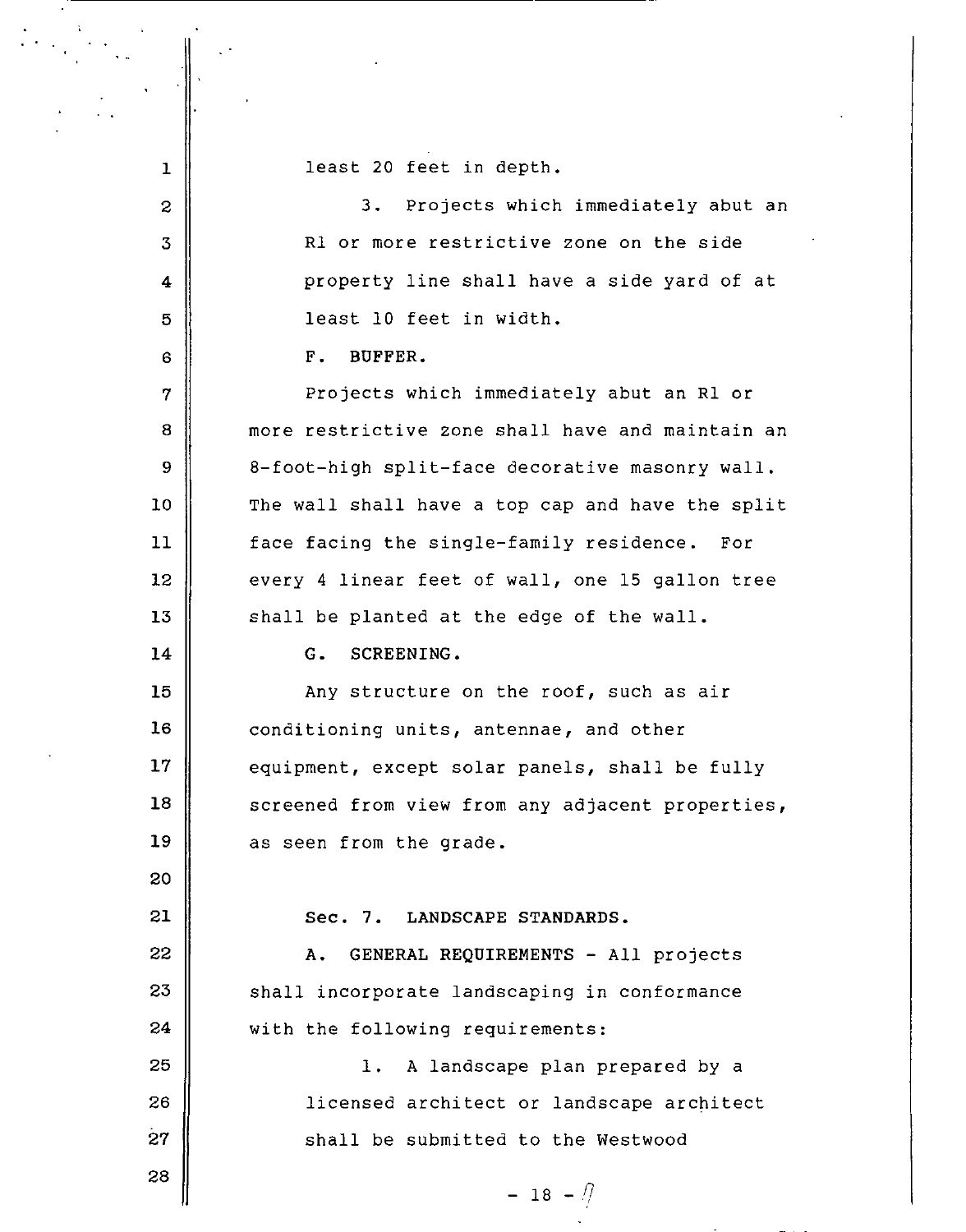Community Design Review Board for review and approval.

3 **4**  5 6 7 8 9 10 **11**  12 13 **14 15 16 17 18**  19 20 **21**  22 23 24 25 26 27 2. Landscape plans shall include the approximate size at maturity and location of all proposed plant materials, the scientific and common names of such plants materials, the proposed irrigation plan and the estimated planting schedule. The plan shall identify the length of time in which plant maturity will be attained. 3. Use of artificial plants for exterior landscaping shall be prohibited. 4. Landscaped areas shall be planted with a variety of plant materials which include shrubs, trees, ground cover, lawn, planter boxes or flowers. **B. STREET TREES.**  1. Street trees shall be approved by the Street Tree Division of the Bureau of Street Maintenance and shall be planted at a minimum ratio of one for every 30 lineal feet of street frontage abutting the project. 2. Street trees shall be at least 12 feet in height and not less than three inches in caliper at the time.of planting.

 $- 19 - \pi$ 

28

' .<br>. .

**1** 

2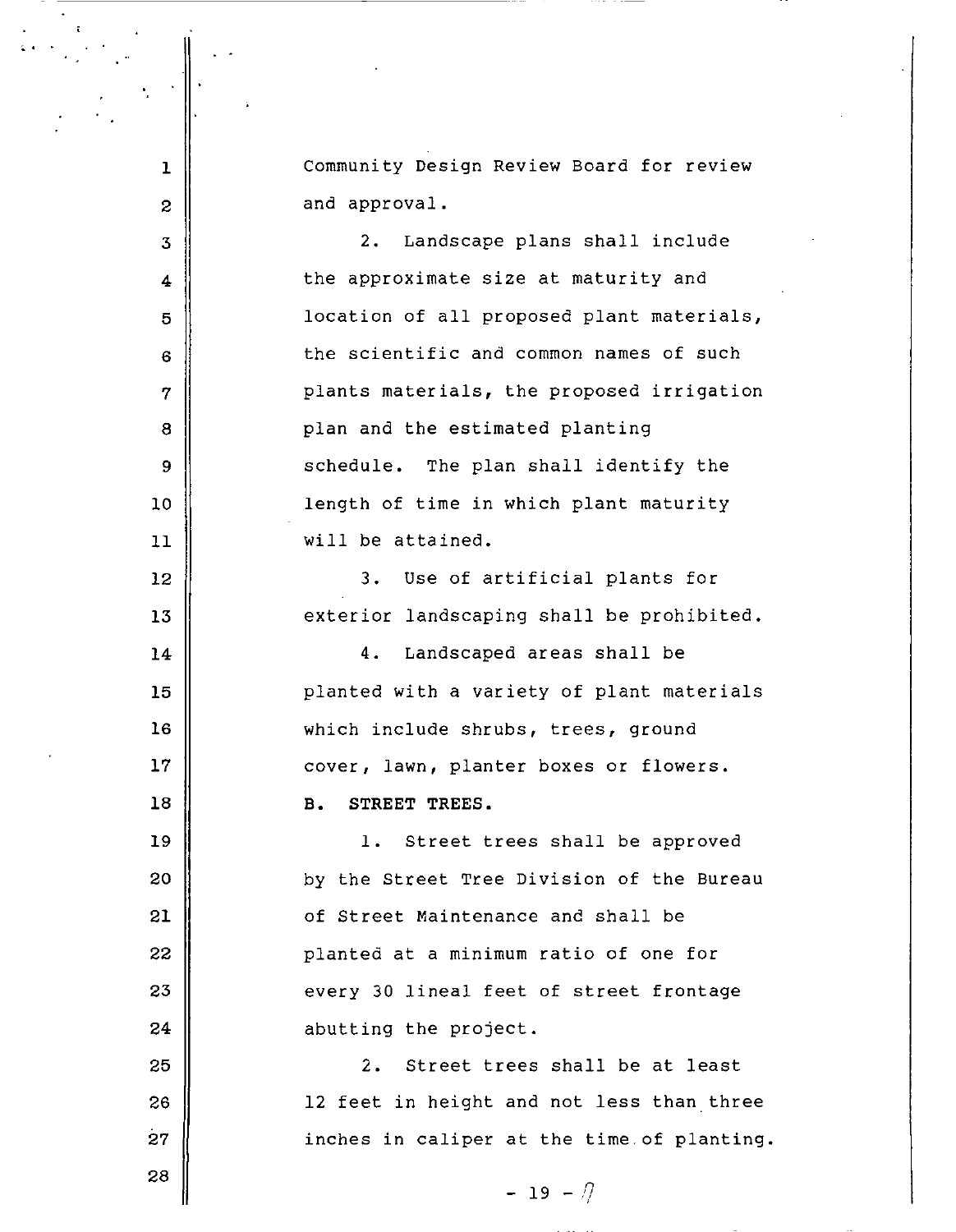|                  | ÷                                              |
|------------------|------------------------------------------------|
|                  |                                                |
| ı                | Sec. 8.<br>DESIGN REVIEW STANDARDS.            |
| $\mathbf 2$      | No building permit shall be issued for         |
| $\mathfrak{Z}$   | any project unless site plans, elevations      |
| $\boldsymbol{4}$ | and/or other graphic representation of said    |
| $\mathbf 5$      | development have been reviewed and approved by |
| $\mathbf 6$      | the Director of Planning acting on             |
| $\boldsymbol{7}$ | recommendation of the Westwood Community       |
| 8                | Design Review Board.                           |
| 9                |                                                |
| 10               |                                                |
| 11               |                                                |
| 12               |                                                |
| 13               |                                                |
| 14               |                                                |
| 15               |                                                |
| 16               |                                                |
| 17               |                                                |
| 18               |                                                |
| 19               |                                                |
| 20               |                                                |
| 21               |                                                |
| 22               |                                                |
| 23               |                                                |
| 24               |                                                |
| 25               |                                                |
| 26               |                                                |
| 27               |                                                |
| 28               | $-20 - 7$                                      |
|                  |                                                |